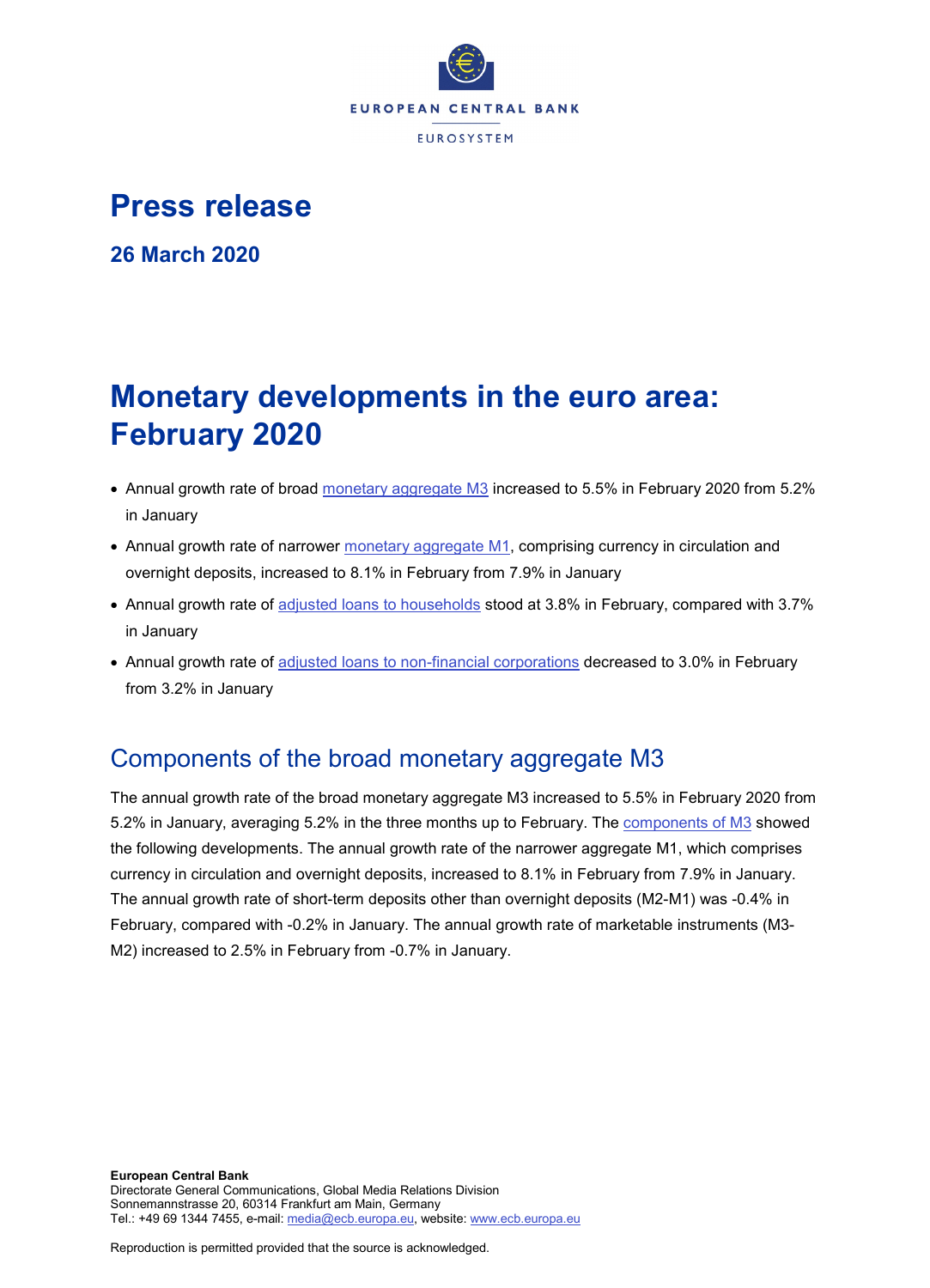

#### **Chart 1** Monetary aggregates

#### [Data for monetary aggregates](http://sdw.ecb.europa.eu/browseSelection.do?type=series&q=BSI.M.U2.Y.V.M30.X.I.U2.2300.Z01.A+BSI.M.U2.Y.V.M10.X.I.U2.2300.Z01.A&node=SEARCHRESULTS)

Looking at the [components' contributions to the annual growth rate of M3,](http://sdw.ecb.europa.eu/browseSelection.do?type=series&q=BSI.M.U2.Y.V.M10.X.Q.U2.2300.Z01.F+BSI.M.U2.Y.V.L2A.M.Q.U2.2300.Z01.F+BSI.M.U2.Y.V.LT3.L.Q.U2.2300.Z01.F&node=SEARCHRESULTS) the narrower aggregate M1 contributed 5.4 percentage points (up from 5.3 percentage points in January), short-term deposits other than overnight deposits (M2-M1) contributed -0.1 percentage point (as in the previous month) and marketable instruments (M3-M2) contributed 0.1 percentage point (up from 0.0 percentage point).

From the perspective of the holding sectors of [deposits in M3,](http://sdw.ecb.europa.eu/browseSelection.do?type=series&q=BSI.M.U2.Y.V.L2C.M.I.U2.2250.Z01.A+BSI.M.U2.Y.V.L2C.M.I.U2.2240.Z01.A+BSI.M.U2.Y.V.L2C.M.I.U2.2210.Z01.A&node=SEARCHRESULTS) the annual growth rate of deposits placed by households decreased to 5.4% in February from 5.7% in January, while the annual growth rate of deposits placed by non-financial corporations increased to 6.5% in February from 6.1% in January. Finally, the annual growth rate of deposits placed by non-monetary financial corporations (excluding insurance corporations and pension funds) increased to 7.0% in February from 3.3% in January.

### Counterparts of the broad monetary aggregate M3

As a reflection of changes in the items on the monetary financial institution (MFI) consolidated balance sheet other than M3 [\(counterparts of M3\)](http://sdw.ecb.europa.eu/browseSelection.do?type=series&q=BSI.M.U2.Y.V.M30.X.I.U2.2300.Z01.A+BSI.M.U2.Y.U.LT2.X.Q.Z5.0000.Z01.F+BSI.M.U2.Y.U.A80.A.Q.U4.0000.Z01.F+BSI.M.U2.Y.U.AT2.A.Q.U2.2100.Z01.F+BSI.M.U2.Y.U.AT2.A.Q.U2.2200.Z01.F+BSI.M.U2.Y.U.R31A.X.Q.Z5.0000.Z01.F&node=SEARCHRESULTS), the annual growth rate of M3 in February 2020 can be broken down as follows: credit to the private sector contributed 3.6 percentage points (down from 3.7

**European Central Bank**

Directorate General Communications, Global Media Relations Division Sonnemannstrasse 20, 60314 Frankfurt am Main, Germany Tel.: +49 69 1344 7455, e-mail: [media@ecb.europa.eu,](mailto:media@ecb.europa.eu) website: [www.ecb.europa.eu](http://www.ecb.europa.eu/)

Reproduction is permitted provided that the source is acknowledged.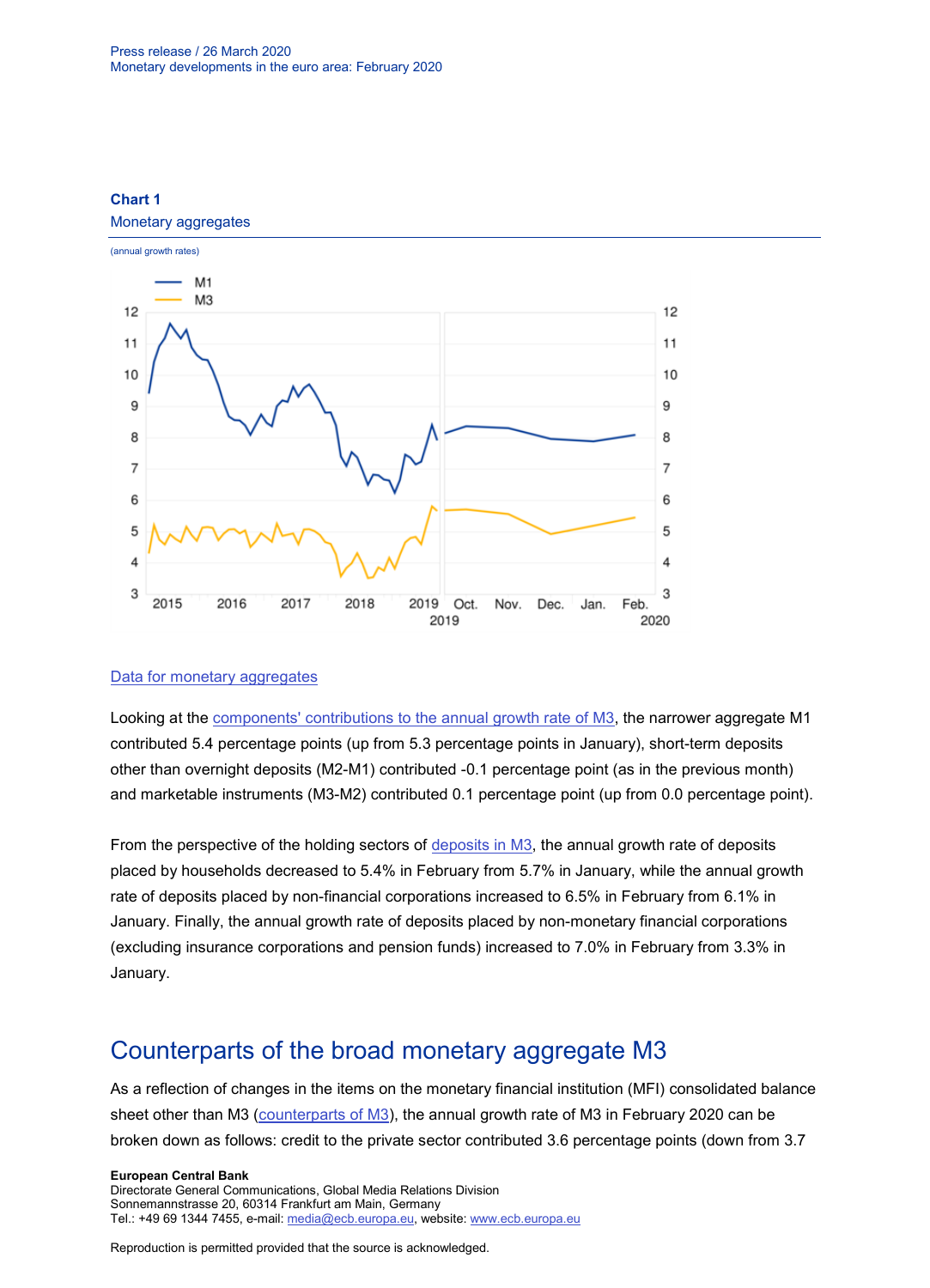percentage points in January), net external assets contributed 2.7 percentage points (as in the previous month), longer-term financial liabilities contributed -0.5 percentage point (up from -0.7 percentage point), credit to general government contributed -0.7 percentage point (as in the previous month), and the remaining counterparts of M3 contributed 0.3 percentage point (up from 0.2 percentage point).

#### **Chart 2**

#### Contribution of the M3 counterparts to the annual growth rate of M3

(percentage points)



#### [Data for contribution of the M3 counterparts to the annual growth rate of M3](http://sdw.ecb.europa.eu/browseSelection.do?type=series&q=BSI.M.U2.Y.V.M30.X.I.U2.2300.Z01.A+BSI.M.U2.Y.U.LT2.X.Q.Z5.0000.Z01.F+BSI.M.U2.Y.U.A80.A.Q.U4.0000.Z01.F+BSI.M.U2.Y.U.AT2.A.Q.U2.2100.Z01.F+BSI.M.U2.Y.U.AT2.A.Q.U2.2200.Z01.F+BSI.M.U2.Y.U.R31A.X.Q.Z5.0000.Z01.F&node=SEARCHRESULTS)

### Credit to euro area residents

As regards the dynamics of credit, the annual growth rate of total [credit to euro area residents](http://sdw.ecb.europa.eu/browseSelection.do?type=series&q=BSI.M.U2.Y.U.AT2.A.I.U2.2000.Z01.A&node=SEARCHRESULTS) stood at 2.0% in February 2020, unchanged from the previous month. The annual growth rate of [credit to](http://sdw.ecb.europa.eu/browseSelection.do?type=series&q=BSI.M.U2.Y.U.AT2.A.I.U2.2100.Z01.A&node=SEARCHRESULTS)  [general government](http://sdw.ecb.europa.eu/browseSelection.do?type=series&q=BSI.M.U2.Y.U.AT2.A.I.U2.2100.Z01.A&node=SEARCHRESULTS) stood at -2.0% in February, compared with -1.9% in January, while the annual growth rate of [credit to the private sector](http://sdw.ecb.europa.eu/browseSelection.do?type=series&q=BSI.M.U2.Y.U.AT2.A.I.U2.2200.Z01.A&node=SEARCHRESULTS) stood at 3.4% in February, unchanged from the previous month.

The annual growth rate of [adjusted loans to the private sector](http://sdw.ecb.europa.eu/browseSelection.do?type=series&q=BSI.M.U2.Y.U.A20TA.A.I.U2.2200.Z01.A&node=SEARCHRESULTS) (i.e. adjusted for loan sales, securitisation and notional cash pooling) stood at 3.7% in February, compared with 3.8% in January. Among the borrowing sectors, the annual growth rate of [adjusted loans to households](http://sdw.ecb.europa.eu/browseSelection.do?type=series&q=BSI.M.U2.Y.U.A20T.A.I.U2.2250.Z01.A&node=SEARCHRESULTS) stood at 3.8% in

#### **European Central Bank**

Directorate General Communications, Global Media Relations Division Sonnemannstrasse 20, 60314 Frankfurt am Main, Germany Tel.: +49 69 1344 7455, e-mail: [media@ecb.europa.eu,](mailto:media@ecb.europa.eu) website: [www.ecb.europa.eu](http://www.ecb.europa.eu/)

Reproduction is permitted provided that the source is acknowledged.